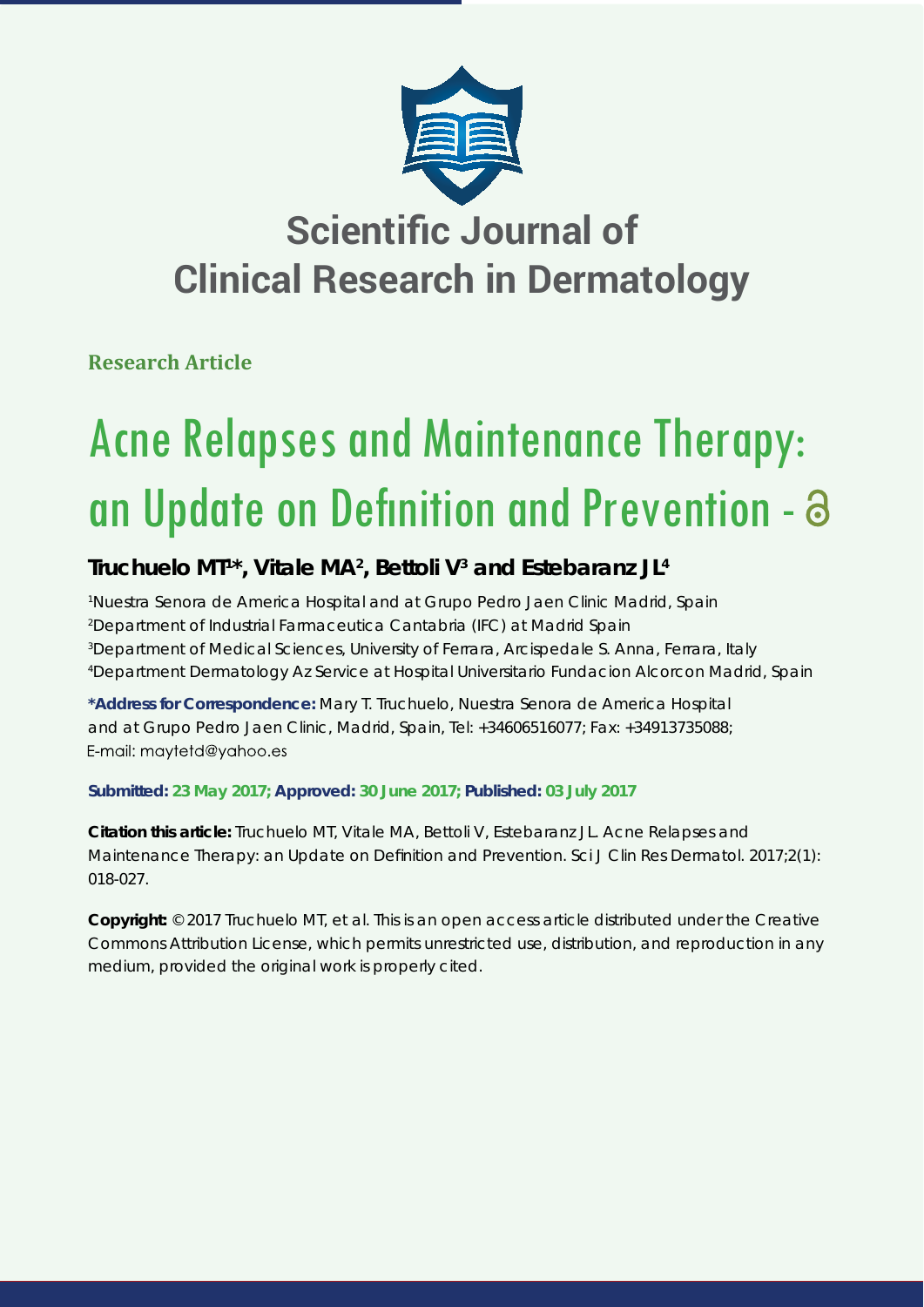#### **ABSTRACT**

Acne vulgaris is a common chronic skin disease involving blockage and/or inflammation of pilosebaceous units. Acne can present as non-inflammatory lesions, inflammatory lesions, or a mixture of both, affecting mostly the face but also the back and chest. Variable rates of relapse after oral isotretinoin treatment have been published. This could be explained by different reasons; one of them is the lack of consensus about the definition of acne relapse after treatment. The objective of this review is to summarize all the different definitions of acne relapse proposed in the literature, in order to find a more reproducible and consistent characterization. This may become a useful tool that allows to compare the results obtained in future studies performed on acne relapses. As acne vulgaris is a dynamic entity that is notoriously difficult to assess over time, quantitative scales would be more indicated to evaluate its severity. In addition, the relapses after treatment are in correlation with the maintenance treatment phase. In this review, we also discuss the concepts of acute and maintenance phase of acne treatment. As the maintenance phase of treatment is a more recent concept, we consider necessary to review the features of this phase such as implantation time, treatment type, duration and efficacy. More studies, with a standardized relapse definition, are needed in order to determine efficacy rates and optimal duration of this phase. In conclusion, this review aims to highlight the need for a valid and reliable definition of acne relapse, especially for its use in research, but also highly valuable in daily clinical practice.

**Keywords:** Acne; relapses; maintenance phase; acute phase; recurrences; oral isotretinoin

#### **ABBREVIATIONS**

AP: Acute Phase; BPO: Benzoyl Peroxide Gel; IL: Inflammatory Lesions; Investigator Global Assessment (IGA) index; ISGA: Investigator´s Static Global Assessment; MP: Maintenance Phase; NA: Not Available; NIL: Non Inflammatory Lesions; OI: Oral isotretinoin; SGA: Subject´s Global Assessment

#### **BACKGROUND**

Acne vulgaris is an inflammatory, chronic relapsing disease of the pilosebaceous unit. It is characterized by long duration, with flares and remission periods and a high frequency of recurrences even after having received apparently satisfactory treatments [1]. Acne can be considered as an immune-mediated chronic inflammatory skin disease, as the innate immune response of these patients is not able to control *P. acnes*. It is followed by a Th1-mediated adaptive immune response that becomes self-maintaining independently from the pathogen [2].

As it mainly affects the facial region, the patient who relapses after being treated, suffers from a negative psychological impact, especially if the treatment was by oral route and for a long period, because the expectations then are usually very high.

There are many options available for the acne management, both topical and systemic treatments. As acne etiology has a multifactorial origin, the most common strategy involves the combination of different and complementary mechanisms of action [3]. The S3guidelines, as well as expert's consensus statements, may be helpful during the election of treatment for a given patient [4-7].

Treatment choice is determined by acne type and grade, prior treatments, individual patient preferences as well as its impact on patient's quality of life and individual characteristics [4-7].

Different treatments, with a variable grade of recommendation are used for the management and treatment of acne. Topical therapies such as benzoyl peroxide; topical antibiotics (eg, clindamycin and erythromycin); combination of topical antibiotics and benzoyl peroxide; topical retinoids (eg, tretinoin, adapalene, and tazarotene); combination of topical retinoids and benzoyl peroxide/topical antibiotic; azelaic acid or dapsone have strength of recommendation (A). Oral antibiotics (tetracyclines, macrolides) and combined oral contraceptives have a high grade of recommendation (A) [6]. Topical salicylic acid has strength of recommendation (B). Chemical peelings (glycolic acid) also have a (B) grade of recommendation, as well as the complementary therapies, such as skin cleansers [6]. Oral Isotretinoin (OI) is one of the most effective drugs in acne treatment, acting on the four-pathogenesis cornerstones: hyperproliferation of follicular keratinocytes, hyperactivity of sebocytes, *Propionibacterium acnes* colonization and inflammation [8]. The drug produces a rapid and significant inhibition of the sebaceous gland activity within 2 to 4 weeks after therapy onset. The *P. acnes* population is also decreased during isotretinoin treatment, which may be due to a decrease in the intrafollicular lipids necessary for organism growth. OI also exerts anti-inflammatory activity as well as a regulatory effect on the pattern of follicular keratinization [8].

OI is indicated for severe acne unresponsive to other therapies. In the clinical practice, the prescription of oral isotretinoin has increased in patients with less severe disease or that have not responded successfully to conventional therapy [4]. It is reported to be also prescribed as a first-line treatment in mild acne when it is causing a devastating impact on patient´s quality of life [9,10]. In addition, despite the standard recommended dose has been set in 0,5-1 mg/ Kg/ day up to a total cumulative dose of 120-150 mg/ Kg, the current trend is to use lower doses of isotretinoin for a longer period of time<sup>10</sup>. Relapse rates after OI has been reported to vary from 5% to 65% [11]. The maintenance phase of treatment could decrease the relapse percentage<sup>12</sup>. The aim of the review is to summarize the different modalities of definition of relapses and maintenance therapy reported in the literature and describe a personal view of the authors on these matters.

#### **PHASES OF TREATMENT: ACUTE AND MAINTENANCE**

According to published studies, two different phases in the approach of acne patients exist. However, there is still no consensus on the exact definition of both treatment phases.

#### **Acute phase (AP)**

Several published studies consider the AP of treatment as corresponding to the first three months regardless of the modality, either topical or oral antibiotic [3,13,14]. In those patients treated with OI, the AP of treatment usually lasts for 6 to 9 months [15]. Through the oral and/or topical treatment of the AP, the response may be either complete disappearance or partial improvement of active lesions in comparison with baseline [16]. Current guidelines recommend OI as a first line treatment in severe papulopustular/ nodular and conglobate acne. Besides, some authors consider OI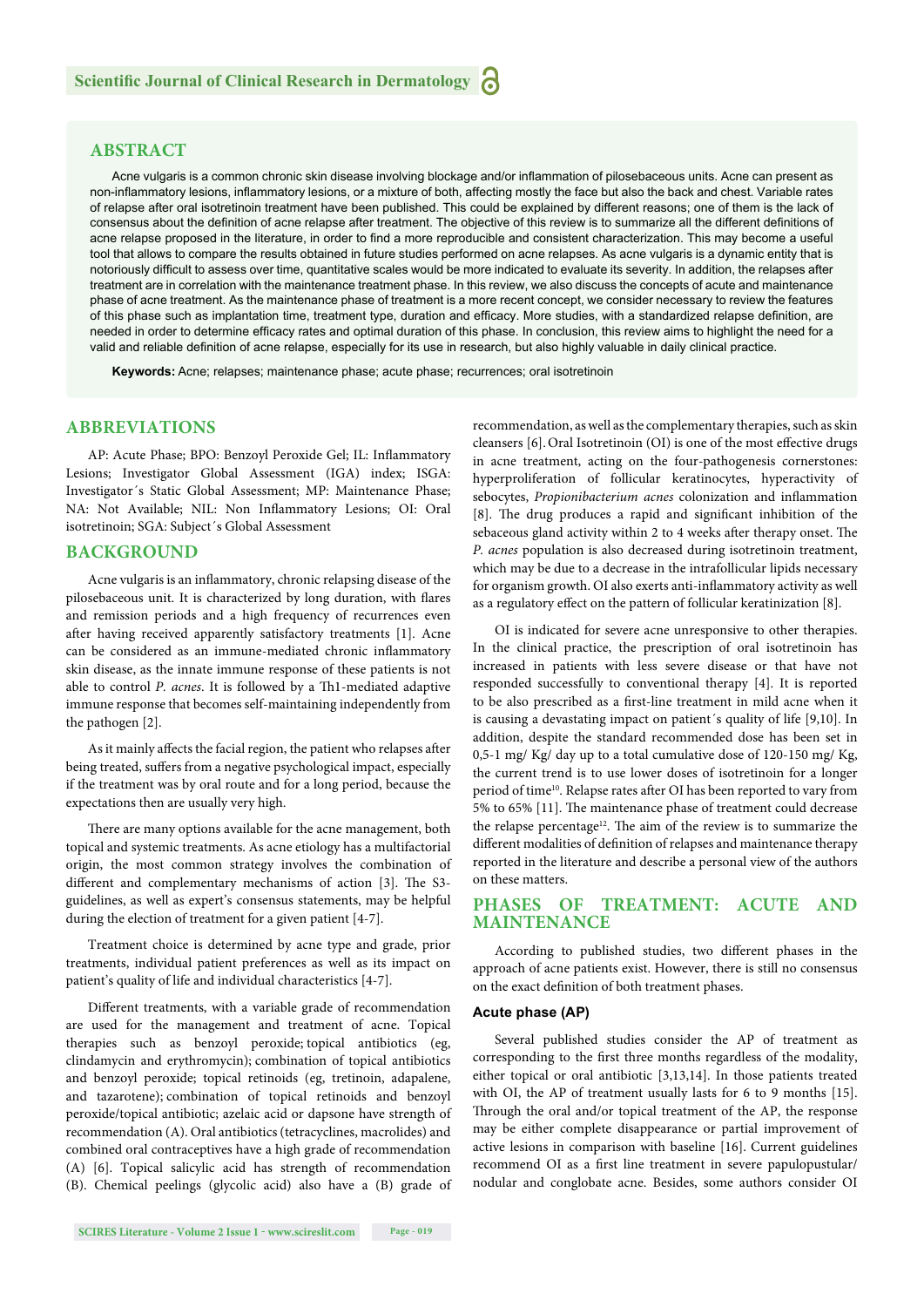appropiated for the management of moderate acne that is treatmentresistant or in those cases that generate physical scarring or psychosocial distress [6].

#### **Maintenance phase (MP)**

European guidelines include maintenance therapy supported by scarce evidence, according to evidence based medicine [12,13,16- 18], but do not indicate if maintenance therapy should begin only after complete clearance of acne or if a partial improvement may be considered acceptable for starting a maintenance treatment [4]. However, different publications assess the benefit of a maintenance phase [12,19]. A standard definition of maintenance is still lacking, but the concept includes the use of appropriate therapeutic agents to ensure that acne remains in remission when the acute phase was satisfactorily finished.

The MP is defined in some studies as the approach after the first three months (in non-OI treated patients) and after six or nine months (in OI treated patients)  $[12, 15, 16, 20-23]$ . Therefore, the duration of the MP is variable (3-9 months). Factors such as efficacy, tolerability and patient adherence should be taken into account when considering the duration of this phase. An effective agent should act, at least, on two of the acne pathogenic mechanisms and be able to be used over an extended period. Therefore, a topical retinoid represent an excellent choice during the maintenance therapy [15,20]. Treatments recommended for the maintenance phase as first-line include topical retinoids, such as adapalene 0.1% or tazarotene 0.1% with azelaic acid 15% or 20% as an alternative. Topical or systemic antibiotics are not recommended as maintenance therapy [24].

#### **RELAPSES**

#### **Relapses definition**

Unfortunately, there is no agreement in the definition of "recurrence" or "relapse" across the different studies, complicating the comparison of conclusions between studies. Usually, in dermatology, the term "relapse" refers to the appearance of new skin lesions after apparent healing. Nevertheless, this definition can be unclear and vague, because in some cases, a significant improvement of the disease is achieved without reaching the total disappearance of the lesions and, when the lesions arise again, it is interpreted as relapse [25].

#### **Scales of acne severity index**

The existence of several scales measuring acne severity [26-35] generates further complications in the consensus about the "relapse" term. A consensus on its definition would help when comparing the results of different acne relapse studies. In all of them, there may be a significant inter-observer variability, being more homogeneous with trained observers. The most used scales are those grading and counting the acne lesions  $[26-27]$ . The iconography provides a register of the patient's evolution throughout the entire course of the therapy and allows a bi-dimensional measurement. However, following this method makes more difficult to observe small or noninflammatory lesions. The scrutiny of these lesions requires welltrained professionals and the need to standardize the features of the clinical pictures (light, distance, etc). This assessment is included in some of the most widely used severity acne grading scales such as the Modified Scale of Leeds.

Given the variability of acne treatments available and the existence of different measures for assessing its severity, we intend to propose

the use of the same acne severity index scales to reach a consensus on the concept of "maintenance therapy" and "relapse" definition.

#### **Relapses Incidence and risk factors for relapses after isotretinoin treatment**

The association between isotretinoin dose and relapses has not yet been stablished yet as contradictory results were found. Layton mentioned that a total dose inferior to 120 mg/ kg was a prognosis factor for relapse [36]. However, recent studies suggest that isotretinoin dose would not be related to relapse rates [37-39]. Coloe, et al. [40] showed that patients who received a higher cumulative dose were less likely to require a second course of treatment, although a cumulative dose of isotretinoin did not significantly impact acne relapse. The treatment indication regarding dose and duration could be variable and subjective. In our clinical experience, patients affected with moderate acne and treated with OI achieve complete remission at even much lower cumulative doses than those recommended for severe forms ( $\geq 120$  mg/kg) and our opinion is in accordance with the more recent studies that found that lower doses were not necessarily related to relapse [37-39].

There are some studies reporting the incidence of acne relapse after stopping OI, some of them with or without maintenance therapy. The relapse rate ranges between 9 to 92%<sup>25</sup>. Unfortunately, the studies are based on different designs, the definition of relapse is either lacking or different and the number of patients enrolled varies greatly (ranging between 52 and 17,351). The follow-up period also varies, from 1 to more than 5 years (Table 1).

To date, regarding the studies published about post-isotretinoin relapses, the publication of Azoulay, et al. [11] presents the largest number of patients enrolled (17,351 patients), and showed that 41% (7,100 patients) had relapses, defined by those patients who required either a second isotretinoin treatment or other anti-acne medication. It is important to stand out that more than half of the patients who relapse (4,100 patients) require a second course of OI (26%) (Table 1) [41]. Table 2 shows a list of factors associated with relapses.

#### **The relapses after treatment during maintenance therapy and without maintenance treatment**

We will analyze the relapses incidence after active treatment with OI or with topical and/ or oral therapy, with or without maintenance

| <b>Table 1:</b> Percentages of relapses after isotretinoin treatment [25]. |                                   |                                              |                         |  |  |
|----------------------------------------------------------------------------|-----------------------------------|----------------------------------------------|-------------------------|--|--|
| <b>Authors</b>                                                             | N <sup>o</sup><br><b>Patients</b> | <b>Total Dose Oral isotretinoin</b>          | $\%$<br><b>Relapses</b> |  |  |
| White GM, et al. [47]                                                      | 179                               | > 100 mg / Kg - < 100 mg/ Kg                 | 61% - 92%               |  |  |
| Quereux G [41]                                                             | 52                                | 108-180 mg/ Kg                               | 52%                     |  |  |
| Al-Mutairi N, et al.                                                       | 117                               | $0,5 - 1$ mg/ Kg/ day for 6-28<br>weeks      | 49%                     |  |  |
| Coloe J, et al. [40]                                                       | 102                               | $216 - 268$ mg/ Kg                           | 45%                     |  |  |
| Lehucher-Ceyrac D et al                                                    | 237                               | 113-148 mg/ Kg                               | 14%                     |  |  |
| Azoulay L, et al. [11]                                                     | 17.351                            | $> 2.450$ mg                                 | 41%                     |  |  |
| Layton AM, et al. [36]                                                     | 88                                | 35-50 mg/ Kg                                 | 30%-39%                 |  |  |
| Liu A, et al. [49]                                                         | 405                               | >150 mg/ Kg                                  | 23%                     |  |  |
| Stainforth JM, et al. [46]                                                 | 299                               | $> 0.5$ mg/ Kg/day vs $< 0.1$ mg/<br>Kg/ day | 17% - 23%               |  |  |
| Harms M, et al. [44]                                                       | 86                                | 233 mg/ Kg                                   | 15%                     |  |  |
| Borghi A, et al. [12]                                                      | 150                               | 81 mg/Kg                                     | 9%                      |  |  |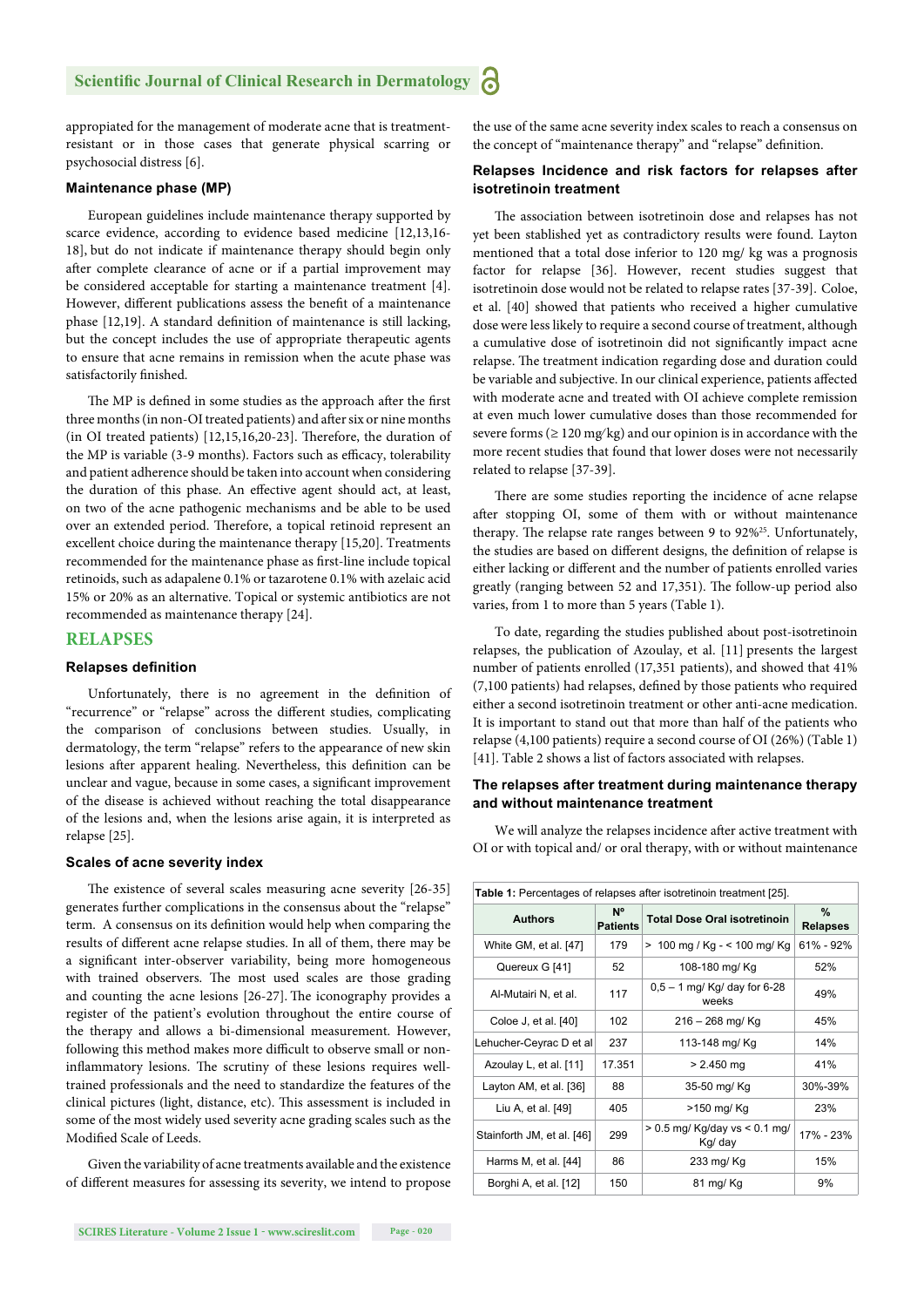therapy, in order to stablish the hypothetical relation between maintenance treatment and relapse rate.

#### **Summary of the studies published about relapses after OI without maintenance therapy**

The studies showed at Table 3 reflect that after OI without maintenance treatment, there are more and earlier relapses in those patients who had received lower doses and shorter time of treatment. Most authors define relapses after OI as acne presence demanding an under-prescription medication after a course of OI. Percentages of relapses have a great variability between 15% to 92% [42-52].

| Table 2: Predictor factors for relapses after oral isotretinoin treatment. |                                                               |  |  |  |  |
|----------------------------------------------------------------------------|---------------------------------------------------------------|--|--|--|--|
|                                                                            | Factors associated with relapses                              |  |  |  |  |
|                                                                            | Male sex [25]                                                 |  |  |  |  |
| ٠                                                                          | Under 16 years old [25]                                       |  |  |  |  |
|                                                                            | Living in urban area [25]                                     |  |  |  |  |
|                                                                            | Cumulative doses of Isotretinoin: less than 2.450 mg [25]     |  |  |  |  |
|                                                                            | Isotretinoin time duration treatment: less than 121 days [25] |  |  |  |  |
|                                                                            | Seborrhoea after treatment [25]                               |  |  |  |  |
|                                                                            | High number of inflammatory lesions [41]                      |  |  |  |  |
|                                                                            | Familiar history of acne [41]                                 |  |  |  |  |
|                                                                            | Trunk acne lesions [41]                                       |  |  |  |  |
|                                                                            | Smoking [41]                                                  |  |  |  |  |
|                                                                            | Older age (women over 25) [11]                                |  |  |  |  |
|                                                                            | Polycist ovarian syndrome [11]                                |  |  |  |  |
|                                                                            | Absence of maintenance treatment with topical retinoids [40]  |  |  |  |  |

#### **Summary of the studies published about relapses during the maintenance phase after receiving OI**

Table 4 summarizes the studies of relapses during the maintenance phase after OI treatment [12,37,53,54,56,57]. Some authors of this paper tested the efficacy of adapalene 0.1% cream as a maintenance therapy after acne remission obtained with an OI course in 2 open-label prospective non-randomized studies. In the first study, 74 patients affected with moderate to severe acne were treated with adapalene 0.1% cream in a 12-month maintenance therapy and then followed up for a further 6 months without treatment. In the second study, 139 patients affected with mild to moderate acne were treated with OI until complete remission. Then the patients underwent a 12-month maintenance therapy with adapalene 0.1% cream. In both studies, relapse has been defined as the occurrence of acne with a severity grade  $\geq 0.5$  as per Leeds grading scale and/ or requiring systemic treatment. Rates of acne recurrence observed were 6.7% and 9.35%, respectively [37,53]. This author also published a study with 68 patients who remained in the maintenance phase during one year with daily application of fixed-dose adapalene 0.1%benzoyl peroxide gel (BPO) 2.5% gel. 2.94% of patients experienced a protocol-defined relapse [54].

Treatment failures with isotretinoin in female patients are frequently related to endocrinological dysfunctions, eg: polycystic ovary syndrome (PCOS). Hormonal interventions are prescribed for female patients with polycystic ovary syndrome and acne, regardless of serum levels of androgens. Oral contraceptive pill therapy is the first-line therapy for hirsutism and acne in women with PCOS. The estrogenic component suppresses luteinizing hormone and ovarian androgen production, enhances sexual hormone binding globulin (SHBG) production in the liver, thus reducing free testosterone. The least androgenic progestins (norgestimate and desogestrel) are

| <b>rable 3.</b> Relapses after Or without maintenance therapy. |     |                                                    |                                                                                                  |                              |                                                                                                                                                                                                                                                                                                                  |  |
|----------------------------------------------------------------|-----|----------------------------------------------------|--------------------------------------------------------------------------------------------------|------------------------------|------------------------------------------------------------------------------------------------------------------------------------------------------------------------------------------------------------------------------------------------------------------------------------------------------------------|--|
| <b>Publishing</b>                                              | #   | Mg/Kg/day                                          | Follow-up                                                                                        | <b>Recurrence Definition</b> | <b>Results</b>                                                                                                                                                                                                                                                                                                   |  |
| Jones DH, et al. [38]                                          | 76  | $0.1$ mg/ $kg$<br>$0.5$ mg/ $kg$<br>$1.0$ mg/ $kg$ | 16 weeks treatment<br>16-week follow-up                                                          | Not available                | 1.0 mg/ kg dose had more treatment                                                                                                                                                                                                                                                                               |  |
| Strauss JS, et al. [42]                                        | 150 | $0.1$ mg/ $kg$<br>$0.5$ mg/ $kq$<br>$1.0$ mg/ $kg$ | 20 weeks treatment<br>8- to 12-week<br>follow up<br>Patient questionnaire<br>at 12-18 months     | Not available                | 42% patients who received 0.1mg/kg/d<br>required other course of treatment<br>20% patients who received 0.5mg/kg/d<br>required other course of treatment<br>10% patients who received 1.0mg/kg/d<br>required other course of treatment                                                                           |  |
| Wokalek H, et al. [43]                                         | 176 | $0.1$ mg/ $kg$<br>$0.5$ mg/ $kg$<br>$1.0$ mg/ $kg$ | 12 weeks treatment<br>17-month follow up                                                         | Not available                | First relapse in 1mg/kg/d group occurred 6<br>months after end of therapy<br>All patients were in remission at 5 months<br>6 out of 26 patients had to restart acne<br>treatment<br>First relapse in 0.5mg/kg/d group occurred<br>after 5 months<br>First relapse in 0.1mg/kg/d group occurred<br>after 2 months |  |
| Harms M, et al. [44]                                           | 86  | Until 233 mg/ Kg                                   | 6-47 months (mean<br>follow-up duration<br>of 14 months after<br>receiving oral<br>isotretioin). | Not available                | 15%                                                                                                                                                                                                                                                                                                              |  |

|  |  | Table 3: Relapses after OI without maintenance therapy. |  |
|--|--|---------------------------------------------------------|--|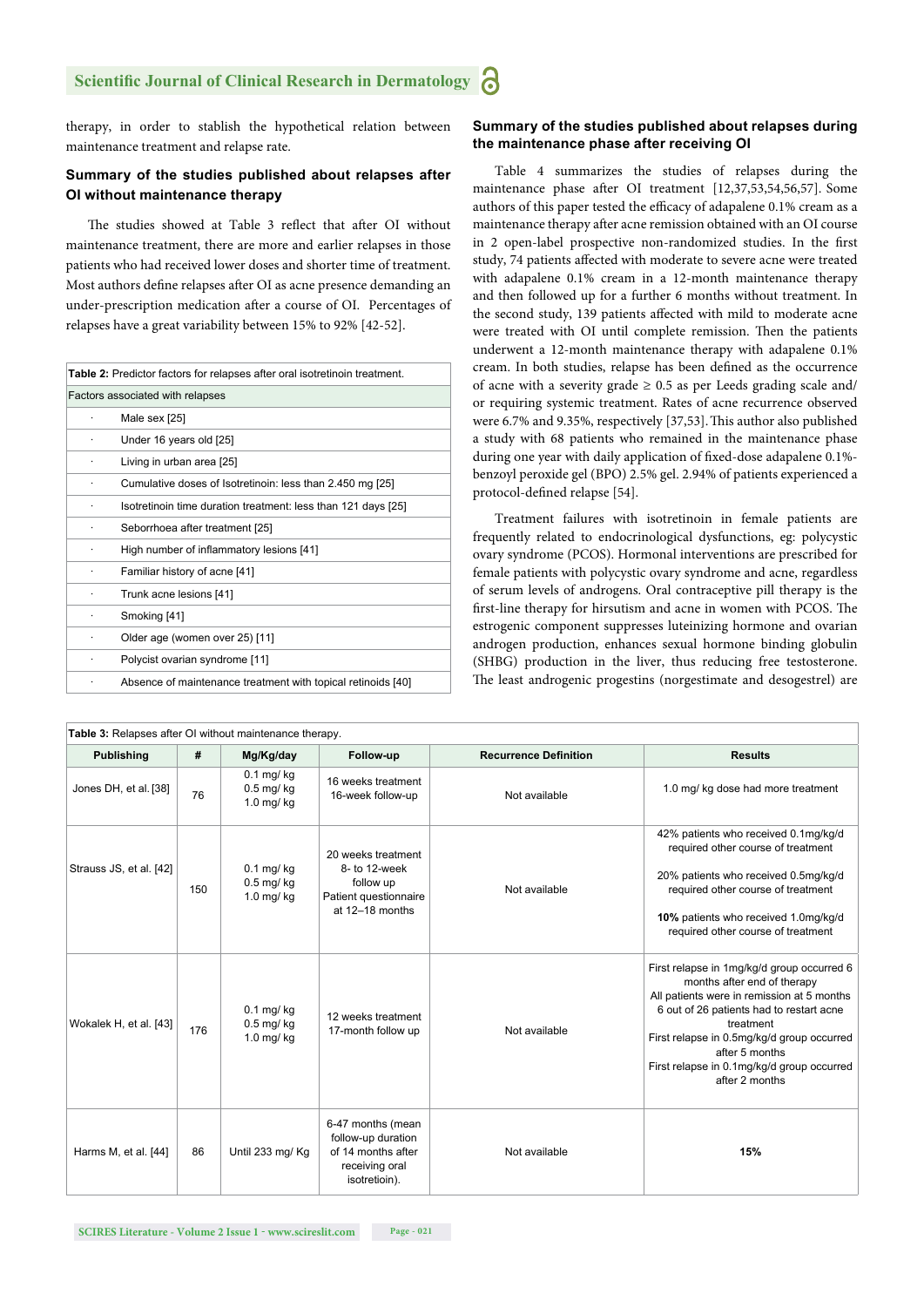## **Scientific Journal of Clinical Research in Dermatology**

| . .<br>٧ |
|----------|
|          |
| $\sim$   |
|          |

| Cunliffe WJ, et al. [45]      | 250    | $0.5$ mg/ $kg$<br>$1.0$ mg/ $kg$                                                                                                                                                              | 4 months treatment<br>12- to 50-month<br>follow up          | Not available                                                                                                                                                                                                                                                                                                                                                                                                                             | Relapse rates:<br>. 42% with 0.5mg/kg/d<br>• 13% with 1mg/kg/d<br>Significant differences between both doses<br>were observed.p<0.01                                                                                                                                                                                                                                                                                                    |
|-------------------------------|--------|-----------------------------------------------------------------------------------------------------------------------------------------------------------------------------------------------|-------------------------------------------------------------|-------------------------------------------------------------------------------------------------------------------------------------------------------------------------------------------------------------------------------------------------------------------------------------------------------------------------------------------------------------------------------------------------------------------------------------------|-----------------------------------------------------------------------------------------------------------------------------------------------------------------------------------------------------------------------------------------------------------------------------------------------------------------------------------------------------------------------------------------------------------------------------------------|
| Layton AM, et al. [36]        | 88     | $0.5$ mg/kg<br>$1.0$ mg/kg                                                                                                                                                                    | 16 weeks treatment<br>10-year follow up                     | Not available                                                                                                                                                                                                                                                                                                                                                                                                                             | 39% relapsed and required oral antibiotics<br>or further isotretinoin<br>82% patients who received <120mg/kg<br>cumulative dose relapsed vs. 30% who<br>were given a larger dose (P<0.01)<br>Majority of patients relapsed within 3 years<br>of isotretinoin therapy<br>78% patients relapsed within 18 months                                                                                                                          |
| Stainforth JM, et al.<br>[46] | 299    | $0.1$ mg/ $kg$<br>0.5 mg/ kg<br>$1.0$ mg/kg                                                                                                                                                   | 16 weeks treatment<br>5-year follow up                      | Not available                                                                                                                                                                                                                                                                                                                                                                                                                             | 69% patients taking 0.1mg/kg/d isotretinoin<br>who were followed relapsed<br>88% patients requiring more than 2<br>courses of isotretinoin were treated with<br>0.1mg/kg/d or 0.5mg/kg/d isotretinoin<br>Only 9.5% patients needing >2 courses of<br>isotretinoin were treated with 1mg/kg/d                                                                                                                                            |
|                               |        |                                                                                                                                                                                               |                                                             |                                                                                                                                                                                                                                                                                                                                                                                                                                           | 34.6% patients had no recurrence                                                                                                                                                                                                                                                                                                                                                                                                        |
|                               |        |                                                                                                                                                                                               |                                                             |                                                                                                                                                                                                                                                                                                                                                                                                                                           | 8% patients receiving <90mg/kg isotretinoin<br>had no recurrence                                                                                                                                                                                                                                                                                                                                                                        |
| White GM, et al. [47]         | 179    | Examined<br>total<br>cumulative<br>dose                                                                                                                                                       | 20 weeks treatment<br>3-year follow up                      | Defined by receiving an antiacne<br>medication: Required topical therapy, oral<br>antibiotics plus topical therapy or required<br>ΟI                                                                                                                                                                                                                                                                                                      | 40-50% patients receiving >110mg/kg<br>isotretinoin had no recurrence                                                                                                                                                                                                                                                                                                                                                                   |
|                               |        |                                                                                                                                                                                               |                                                             |                                                                                                                                                                                                                                                                                                                                                                                                                                           | Chance of recurrence is 8.2 times for<br>patients taking a total dose of <100mg/kg<br>vs. patients taking a total dose of >100mg/<br>kg                                                                                                                                                                                                                                                                                                 |
| Haryati I, et al. [48]        | 193    | <b>Examined total</b><br>cumulative dose                                                                                                                                                      | 10 years                                                    | Defined by receiving an antiacne<br>medication: Required topical therapy, oral<br>antibiotics plus topical therapy or required<br>ΟI                                                                                                                                                                                                                                                                                                      | Within the patient with relapses:<br>17.5% required topical therapy<br>3.3% required oral antibiotic plus topical<br>therapy<br>19.6% required a second course of<br>isotretinoin<br>Total percentage of relapses:<br>Total dose taken and duration of treatment<br>was 103.5mg/kg during 6.7 months for<br>patients who required further therapy<br>and 118.55mg/kg during 7.41 months for<br>patients who were cured after one course |
| Quereux G, et al. [41]        | 52     | initial dose 0.3<br>to 1 mg/ kg/ day.<br>Adapted according<br>to tolerability and<br>clinical outcome.<br>Total acumulative<br>dosis >120 mg/ Kg<br>Average dosis<br>by day 0,36-0,1<br>mg/Kg | 2 years                                                     | Relapse was defined<br>by an increase in the number of lesions<br>after isotretinoin withdrawal, with a score<br>of 2 or more for superficial infl ammatory<br>lesions (more than 4 papules or pustules),<br>with a score of 3 or more for retentional<br>lesions (more than 9 open or closed<br>comedones) or with the presence of<br>1 or more nodules, which represents a<br>deterioration in acne sufficient to merit a<br>treatment. | 52% patients relapsed                                                                                                                                                                                                                                                                                                                                                                                                                   |
| Azoulay L, et al. [11]        | 17.351 | $>2.450$ mg<br>$<$ 2450 $mg$                                                                                                                                                                  | Inclusion: 1984-2003<br>48 802 person-years<br>of follow-up | Defined by receiving an antiacne<br>medication                                                                                                                                                                                                                                                                                                                                                                                            | 41% patients relapsed (lower relapse rates<br>with higher doses and longer treatment<br>period, 121 days more than the average).<br>Most of the Second isotretinoin treatments<br>were dispensed within the first 2 years after<br>the end of the first treatment                                                                                                                                                                       |
| Liu A, et al. [49]            | 405    | Isotretinoin for at<br>least 150 mg/ Kg                                                                                                                                                       | Within the first 2<br>years                                 | Relapses severe enough for the patient<br>request further medical management                                                                                                                                                                                                                                                                                                                                                              | 23% patients relapsed                                                                                                                                                                                                                                                                                                                                                                                                                   |
| Coloe J, et al. [50]          | 102    | at least 4 months                                                                                                                                                                             | Oral Isotretinoin for AI least 1 year follow-<br>up         | Defined as acne requiring a prescription<br>medication after a course of isotretinoin;<br>"retrial" was defined as recurrent acne<br>severe enough to need a second course of<br>isotretinoin.                                                                                                                                                                                                                                            | 45% patients relapsed                                                                                                                                                                                                                                                                                                                                                                                                                   |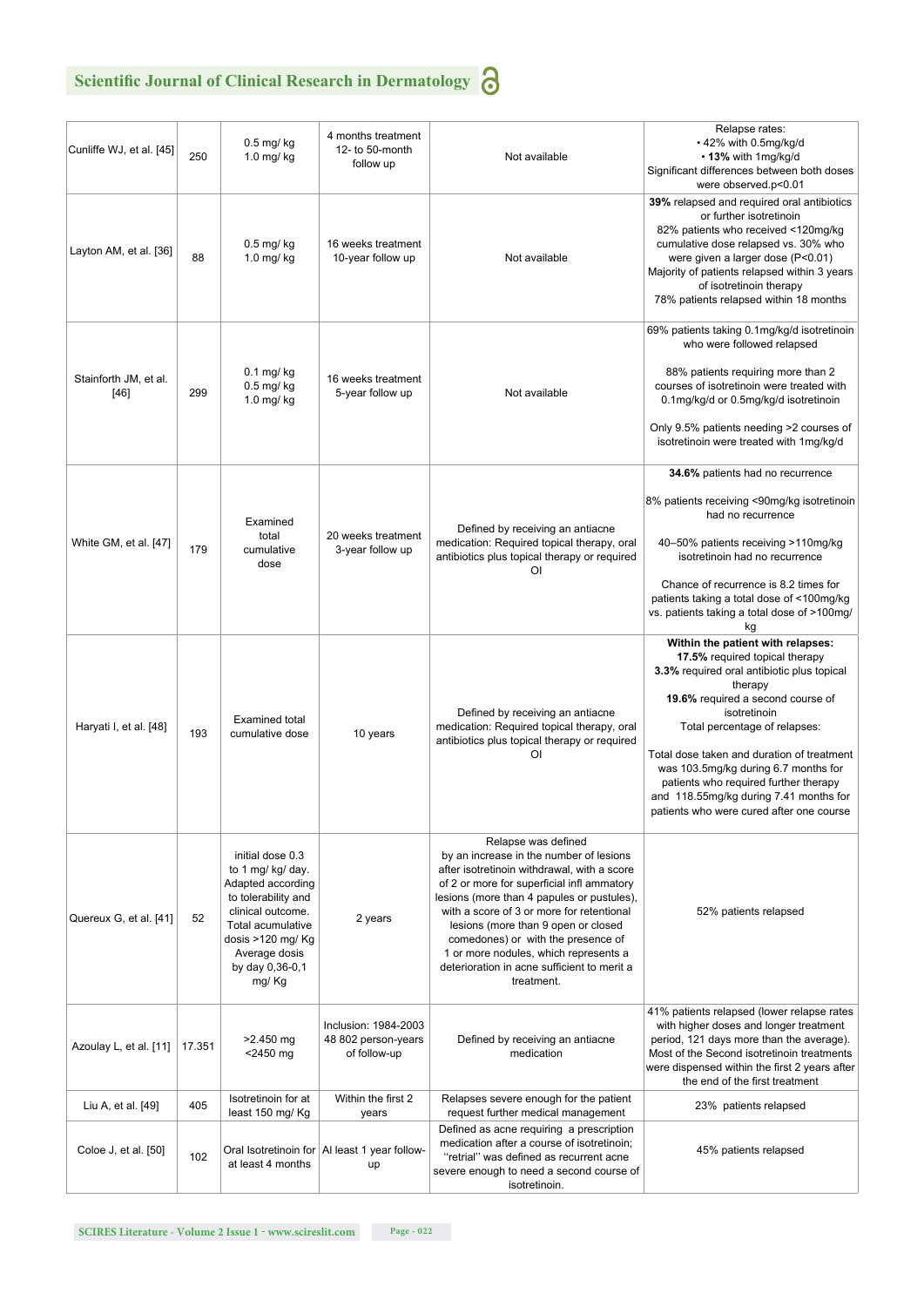| Table 4: Relapses during topical maintenance phase after OI. |     |                                                |                                                                   |                                                                                              |  |  |
|--------------------------------------------------------------|-----|------------------------------------------------|-------------------------------------------------------------------|----------------------------------------------------------------------------------------------|--|--|
| Author                                                       | N   | <b>Maintenance therapy</b>                     | Relapse<br><b>Definition</b>                                      | Relapses (%)                                                                                 |  |  |
| Borghi<br>$[37]$                                             | 74  | Adapalene 0,1% cream 12<br>months              | $> 0.5$ Leeds<br>and $/$ or<br>requiring<br>systemic<br>treatment | 6,7% of patients<br>relapsed                                                                 |  |  |
| Bettoli [53]                                                 | 139 | Adapalene 0,1% cream 12<br>months              | $> 0.5$ Leeds<br>and/ or<br>requirement<br>systemic<br>treatment  | 9,35% of patients<br>relapsed                                                                |  |  |
| Bettoli [54]                                                 | 68  | Adapalene 0,1-BPO 2,5%<br>12 months            | $> 0.5$ Leeds<br>and or<br>requiring<br>systemic<br>treatment     | 2,94% of patients<br>relapsed                                                                |  |  |
| Bettoli [12]                                                 | 40  | Biretix <sup>®</sup> 12 months                 | $> 0.5$ Leeds<br>and or<br>requiring<br>systemic<br>treatment     | 15,38% of patient<br>relapsed                                                                |  |  |
| Vender<br>[56]                                               | 20  | Tretinoin 0,04% gel, 24<br>weeks<br>Vs vehicle | ISGA, SGA                                                         | Mean lesions<br>number 38.7%<br>lower after retinoid<br>treatment vs<br>vehicle treatment    |  |  |
| Truchuelo<br>[57]                                            | 32  | Biretix <sup>®</sup> vs vehicle, 3<br>months   | Counting of<br>lesions                                            | 17% of patients<br>relapsed after<br>biretix treatment<br>vs 43% after<br>vehicle treatment. |  |  |

most helpful therapeutically, whereas the most androgenic progestins (norgestrel and levonorgestrel) should be avoided. Isotretinoin is useful in the management of acne of PCOS. Recurrences rates after OI treatment in PCOS patients, have not been published yet. The physician must be aware that isotretinoin has no efficacy in the treatment of hirsutism or androgenic alopecia [55].

In another study, Vender compared maintenance treatment efficacy of 0.04% tretinoin gel (microspheres) versus vehicle for 24 weeks in 20 patients previously treated with oral isotretinoin. The mean number of lesions in the treated group at the end of the maintenance phase was a 38.7% lower than the vehicle group. In addition, the ISGA (Investigator´s Static Global Assessment) showed better results in the tretinoin group during the entire maintenance period. The SGA (Subject's Global Assessment) which was well correlated with the ISGA, also scored better results in the treated arm [56].

Truchuelo et al conducted a proof of concept, prospective, randomized, double-blind and vehicle-controlled study with Biretix', a cosmetic combination of two retinoids (hidroxy pinacolone retinoate and retinol in glycospheres), during the maintenance phase. The study was conducted in 30 patients treated with OI previously and who reached an average dose of isotretinoin of 68.34 mg/ kg. The retinoid combination was used on a split-face model, applying the active product to one side of the face and the vehicle to the other, once daily for 3 months. The mean of follow-up was 6 months since treatment discontinuation and is important to highlight that relapses were defined as the increase in the number of any sort of lesion (inflammatory or non-inflammatory)  $[57]$ . On the treated side, only 17% (5 out of 30) showed relapses or worsening of initial condition vs 43% (13 out of 30) on the vehicle side ( $p = 0.021$ ). The improvement perceived by the researcher was significantly better on the treated side

than the vehicle  $(p < 0.01)$ . Tolerance was excellent in all patients. The tolerance of the MP treatment is the key factor of success in order to maintain patient's adherence to treatment.

Confirming this preliminary results, Bettoli et al developed a study including 40 patients who had been treated with OI in the acute phase. The treatment reached a total OI accumulated dose of 77 mg/Kg. During the MP, patients were treated with Biretix'. The recurrence rate was 15% after one year of treatment. The results support the improvement in recurrence rates achieved with topical retinoids [12]. The results observed in the four studies that had one year of maintenance therapy, showed a lower rate of relapses (15% or less) when the MP starts immediately after finishing the course with OI.

#### **Summary of studies published about relapses during maintenance therapy after non-isotretinoin treatment**

Table 5 summarizes the studies with maintenance regimen after non-OI treatment acute phase treatment. Topical adapalene is the most frequently used agent for the MP according to published studies.

The use of topical adapalene for 12 weeks after an OI course reduces significantly the recurrence rates [16]. Tazarotene and azelaic acid may achieve improvement on recurrences with a minor impact than adapalene [7]. As adherence to treatment is an important key point in long-term therapies, this new retinoids combination (hidroxypinacolone retinoate and retinol in glycospheres), with very good tolerability outcomes, represents a novel option in the maintenance therapy. As shown in table 5, different percentages of relapses have been reported, ranging between 5% to 25%. Adapalene is the most frequently used drug. It is our understanding that the maintenance phase after non- OI treatment, could be shorter than the suggested year of maintenance after OI treatment. Lower percentages of recurrences were achieved with 3 months of maintenance therapy after non-OI treatment.

#### **OUR EXPERIENCE ABOUT RELAPSES AND MAINTENANCE THERAPY**

We suggest to differentiate the concept of relapse based on whether the treatment was topical, oral antibiotics or a combination of both of them; or if it was the "gold standard" oral isotretinoin.

#### **RELAPSES AFTER NON-OI TREATMENT**

Some authors (as summarize tables 3 and 4) define the term relapse on a re-treatment need basis (either with topical treatment or with oral isotretinoin) after prior healing [41,11,47,49-51]. Bettoli [53,54] had previously defined acne recurrence as the increase of  $>$ 0.5 points in Leeds scale or the need of systemic treatment. Other authors define this term based on grading scales such as worsening by the Investigator Global Assessment (IGA) index [22] or worsening by Investigator´s Static Global Assessment (ISGA) or Subject Global Assessment (SGA) [56]. However, these definitions are ambiguous and subjective and do not allow to unify concepts, making difficult, if not impossible, to reach adequate conclusions between different studies. After a thorough review of the different methods to assess "acne relapses" in several studies published in Pubmed, to our knowledge, we believe that one precise and objective definition for relapse would be the inability to keep a percentage of improvement in the count of lesions of at least 50% of the percentage improvement obtained after the acute treatment phase. This definition has been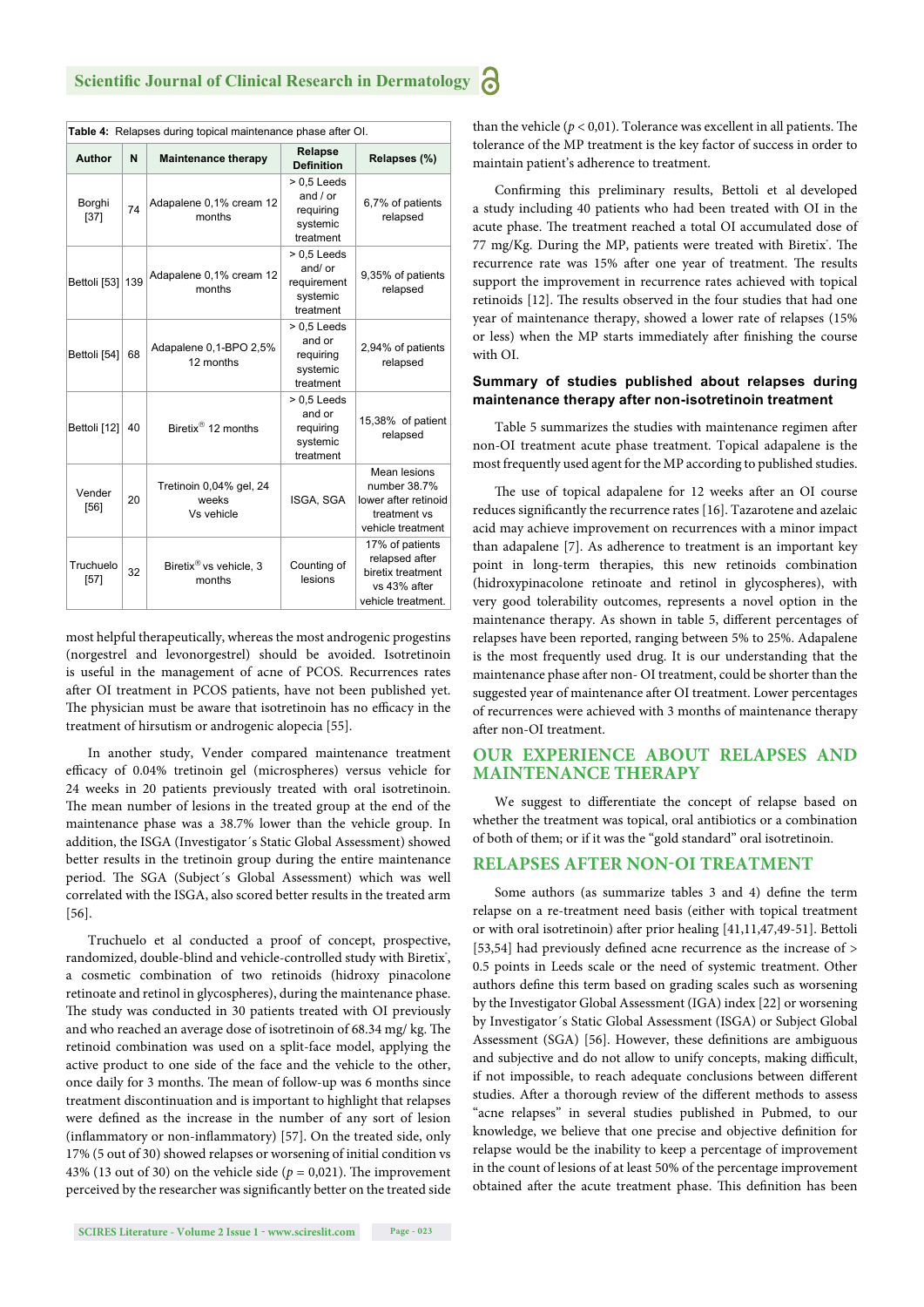### **Scientific Journal of Clinical Research in Dermatology**

**Table 5:** Studies in which a maintenance treatment was scheduled after the therapy of the acute phase (non-OI treatment) of acne. The table relates the relapses or the increase in count lesion number [13-15,22,23,58-61].

| Author                      | Nº patients | <b>Treatment</b>                                                                                                     | <b>Maintenance</b>                                              | <b>Relapse definition</b>                                                                                                                                                                                                      | Percetage of relapses or total lesion<br>reduction                                                                                                                      |
|-----------------------------|-------------|----------------------------------------------------------------------------------------------------------------------|-----------------------------------------------------------------|--------------------------------------------------------------------------------------------------------------------------------------------------------------------------------------------------------------------------------|-------------------------------------------------------------------------------------------------------------------------------------------------------------------------|
| Zhang, et al. [23]          | 241         | Clindamycin solution<br>1% + adapalene gel<br>0,1% or clindamycin<br>solution 1% alone,<br>12wk                      | Adapalene gel 0,1%<br><b>12 wk</b>                              | Mean percentage increment in lesion count (Response according to 5 point scale,<br>Severity according to modified international acne grading system)                                                                           |                                                                                                                                                                         |
|                             |             |                                                                                                                      |                                                                 |                                                                                                                                                                                                                                | 41% reduction of total lesions with adapalene<br>vs 91% increase in vehicle patients                                                                                    |
| Thielitz, et al. [58]       | 49          | Adapalene 0,1% gel +<br>BPO 2,5% gel, 8wk                                                                            | Adapalene gel 0,1% vs<br>vehicle 12 wk                          | <b>ND</b>                                                                                                                                                                                                                      | Adapalene daily or every other day<br>Significantly control the comedone count<br>reduction                                                                             |
| Thieltz, et al. [59]        | 36          | Adapalene 0,1% gel<br>12wk                                                                                           | Adapalene 0,1% vs<br>Azelaic acid, 9 month<br>vs no maintenance | If unable to maintain 50% improvement                                                                                                                                                                                          |                                                                                                                                                                         |
|                             |             |                                                                                                                      | Azelaic acid 12wk                                               |                                                                                                                                                                                                                                | 27% relapses after adapalene treatment vs<br>47% relapses after azelaic treatment.                                                                                      |
| Thiboutot, et al.<br>$[15]$ | 253         | Doxycline 100 mg +<br>adapalene 0,1% gel,<br>12wk                                                                    | Adapalene gel 0,1% vs<br>vehicle 12wk                           |                                                                                                                                                                                                                                | If unable to maintain 50% improvement (response according to 6 point scale;<br>severity according to 315 IL o 15-100 NIL                                                |
|                             |             |                                                                                                                      |                                                                 |                                                                                                                                                                                                                                | 25% relapses after adapalene treatment<br>(75% mantained the response) vs 46%<br>relapses after vehicle treamten (only 54%<br>mantained the response)                   |
| Alirezai, et al. [14]       | 136         | Lymecycline 300 mg<br>+ adapalene 0,1%<br>gel, 12wk                                                                  | Adapalene gel vs<br>vehicle 0,1% 12 wk                          | If unable to maintain 50% improvement (response according to 7 point scale and<br>severity ussing leeds revised acné grading system O'Brien)                                                                                   |                                                                                                                                                                         |
|                             |             |                                                                                                                      |                                                                 |                                                                                                                                                                                                                                | 15,3% relapses after adapalene treatment<br>(only 84,7% maintenance success rate) vs<br>36,5% relapses after vehicle treatment (only<br>63.5% maintenance success rate) |
| Cassano, et al. [61]        | 419         | Lymecycline 300 mg<br>+ adapalene 0,1% gel                                                                           | Adapalene gel 0,1%<br><b>12 wk</b>                              | <b>NA</b>                                                                                                                                                                                                                      | 5% patients relapsed                                                                                                                                                    |
| Leyden, et al. [13]         | 110         | Minocyline 200 mg +<br>tazarotene 0,1% gel                                                                           | Tazarotene 0,1% gel<br>vs minocycline vs both,<br><b>12 wk</b>  | If unable to maintain 370%<br>improvement (response according<br>to 7 point scale, severity according<br>to 10-100 facial NIL, 25-60 facial<br>IL, $\leq$ 2 nodular cystic lesions)                                            | 11% patients relapsed with tazarotene<br>treatment vs 13% with<br>minocyline.                                                                                           |
|                             |             |                                                                                                                      |                                                                 |                                                                                                                                                                                                                                | No statistical significance between tazarotene<br>alone and its combination with oral<br>minocycline.                                                                   |
| Gollnick, et al. [60]       | 71          | Minocycline 100 mg<br>+ azelaic acid 20%<br>cream vs OI                                                              | Azelaic acid 20%<br>cream for 36 weeks                          | Increase in median lesion count<br>(response if number of deep<br>inflammatory lesions decreased by<br>$\geq$ 75%, and efficacy of treatment<br>was rated by patients as 'very<br>good'. Severity according to Leeds<br>scale. | Increased slightly from 13 to 17 comedones<br>& 3 to 7 papules and pustules vs slight<br>reduction in previous OI 8 to 7 comedones<br>and no changes in papulopustules. |
| Poulin, et al. [22]         | 243         | Adapalene 0,1%<br>- BPO 2,5% gel +<br>doxycycline 100 mg or<br>vehicle + doxycycline<br>100 mg doxycycline<br>100 mg | Adapalene 0,1%-BPO<br>2,5% gel vs vehicle for<br>24 weeks       | If unable to maintain at least 50%<br>of improvement after active phase.<br>Severity according to Investigators<br>Global Assessment 6 point scale.                                                                            | 21,1% patient relapsed with adapalene-<br>BPO(78.9% maintenance success rate)<br>54,2 patients relapsed with vehicle (45.8%<br>maintenance success rate)                |

used by different authors, although with different severity scales, and we propose to take it as the standard definition for further studies [3,13-15,21-23,59]. This is a quantitative evaluation, different from others only based on subjective criteria. We strongly believe that it is necessary to include an MP of adjustable duration according to the patient's needs. If the relapse shows up during the MP, it would be necessary to switch to another therapy of MP.

In our opinion, the maintenance treatment after receiving topical therapy should last at least three months; therefore, the evaluation of a hypothetical relapse should be made at least, after this period. As it has been shown, there are significant differences in the response during this period [22] and it has been observed that this improvement continues [61].

#### **RELAPSE AFTER TREATMENT WITH ORAL ISOTRETINOIN**

As most of the relapses occur within the first 18 months after OI discontinuation, a 2-year follow-up could be adequate for accurate detection of acne relapses.

Some authors define relapse as increment in  $\geq 0.5$  Leeds and/ or requiring systemic treatment after acute treatment [53,54,56,57]. Other authors defined relapse as the need of any type of treatment (topical or systemic) after OI course. We believe that Leeds scale is the best one to evaluate the acne severity. However, to assess relapses after OI treatment, we believe it should be easier and more practical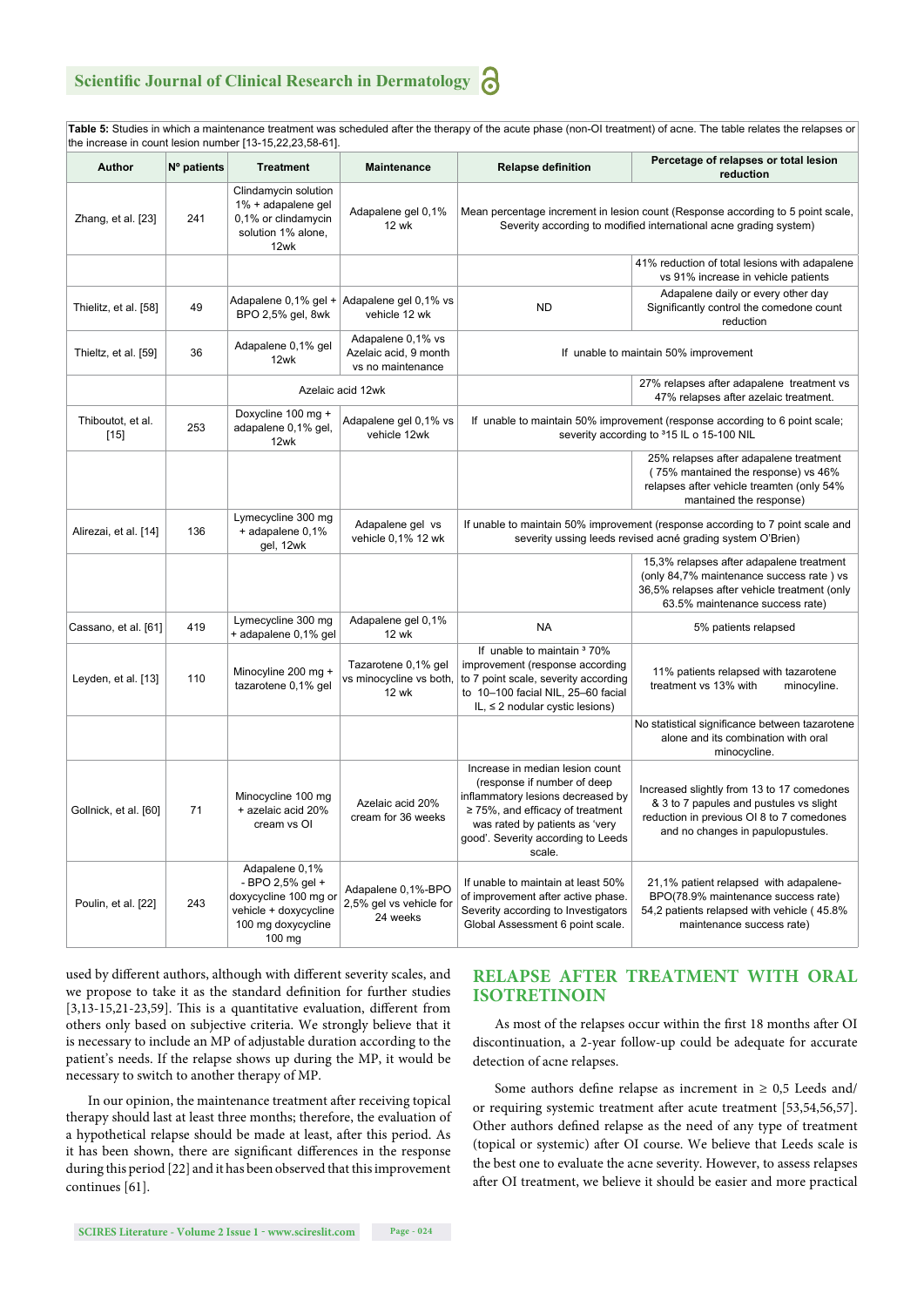#### **Scientific Journal of Clinical Research in Dermatology**

just quantify the number of lesions and compare it with the number at the end of the acute phase of treatment. In the case of OI, we propose to consider a relapse after OI if the patient is unable to maintain at least the 80% of the improvement achieved after the acute phase. To our practical experience, the concept of relapse defined as "unable to maintain the 50% of improvement after active treatment" would not be sensitive enough in patients who performed OI treatment. These patients of the achieve a complete response and the reappearance of a few new lesions is a source of emotional stress may require a new treatment. We also believe that relapse definition after OI, cannot be made only based on the need of new treatment either topical or systemic, as this need is a subjective concept which may vary between dermatologists and patients point of view. Regardless of whether the increase is a few or many lesions, as there is an important psychological impact in these patients, the new treatment (topical or oral) should be indicated. These reasons exposed above reinforce why the MP should be always implemented after an OI course.

This definition is also a claim to the standard application of a maintenance phase immediately after stopping the treatment with oral isotretinoin. The duration of this MP needs to be further elucidated with more clinical trials.

Within this context, the MP should be introduced after the discontinuation of OI and be maintained at least for one year [50]. Since there are a new retinoid combination (Biretix') with minimal side effects, high tolerance and therefore high compliance by the patient, this maintenance therapy may be adequate for any patient who has completed a course with OI. Certainly, it would be strongly recommended in patients considered at high risk of relapse after OI [12,57].

We believe that the concept of relapse is directly correlated with maintenance therapy as we reported in the literature. If maintenance therapy after AP treatment is stablished in regular practice, the possibilities to relapse would be definitely lower.

#### **CONCLUSIONS**

The concept of acne relapse is in close relationship with MP. An MP with a topical and well-tolerated retinoid that allows patient's adherence would decrease the recurrence rates after active acne treatment.

As it is essential to standardize the definition of severity of acne as well as the response and relapse concept to be able to design comparable studies, we propose the Leeds Revised Acne Grading System O'Brien as the quantitative scale of election for classify the severity grade of acne. For determining the presence of recurrences we propose to use a quantitative scale instead. We claim the need to differentiate between those patients treated with OI during the AP, where relapse would be considered if unable to maintain at least 80% of the improvement achieve after the active treatment, from those who received non-OI treatment, where relapse would be considered if the patient is unable to maintain 50% of improvement achieved after the acute phase.

#### **DECLARATIONS**

#### **Competing interests**

M.T. Truchuelo: declares to be a dermatologist with occasionally works as is the scientific advisor to Industrial Farmaceutica Cantabria (IFC).

M. Vitale: declares to be a dermatologist MD Ph.D working for the Medical Department of Industrial Farmaceutica Cantabria (IFC).

V. Bettoli and JL. Lopez-Estebaranz declares that they have no competing interests.

#### **Funding**

None funding sources were received for the writing of the present study. Industrial Farmaceutica Cantabria (IFC) is financing the article-processing charges.

#### **Authors' contribution**

MT participated in the conception and design process. Also reviewed and analyzed the articles published in the literature and extracted data. Interpreted all the data.

MV participated in the conception and design process. Also reviewed and analyzed the articles published in the literature and extracted data. Interpreted all the data.

VB: Interpreted all the data and revised the manuscript critically.

JE: Interpreted all the data and revised the manuscript critically.

All authors read and approved the final manuscript.

#### **ACKNOWLEDGEMENTS**

The authors acknowledge Industrial Farmaceutica Cantabria for the contribution in financing the article- processing charges.

#### **REFERENCES**

- 1. Dawson AL, Dellavalle RP. Acne vulgaris. BMJ. 2013; 346: 2634. https://goo.gl/a5TB5c
- 2. Gollnick H, Cunliffe WJ, Berson D, Dreno B, Finlay A, Leyden JJ, et al. Global Alliance to Improve Outcomes in Acne: Management of acne: a report from a Global Alliance to Improve Outcomes in Acne. J Am Acad Dermatol. 2003; 49: 1-37. https://goo.gl/tz3wwB
- 3. Antiga E, Veraldi A, Bonciani D, Bonciolini V, Carponi M, Fabbri P. Acne: a new model of immune-mediated chronic in ammatory skin disease. G Ital Dermatol Venereol. 2015; 150: 247-54. https://goo.gl/w4CdPf
- 4. Nast A, Dréno B, Bettoli V, Bukvic Mokos Z, Degitz K, Dressler C, et al. European evidence-based (S3) guideline for the treatment of acne - update 2016 - short version. J Eur Acad Dermatol Venereol. 2016; 30: 1261-8. https://goo.gl/qd4vxa
- 5. Gollnick HP, Bettoli V, Lambert J, Araviiskaia E, Binic I, Dessinioti C, et al. A consensus-based practical and daily guide for the treatment of acne patients. J Eur Acad Dermatol Venereol. 2016; 30: 1480-90. https://goo.gl/2QJysz
- 6. Zaenglein AL, Pathy AL, Schlosser BJ, Alikhan A, Baldwin HE, Berson DS, Bowe WP et al. Guidelines of care for the management of acne vulgaris. J Am Acad Dermatol. 2016; 74: 945-73. https://goo.gl/f8nwrd
- 7. Strauss JS, Krowchuk DP, Leyden JJ, Lucky AW, Shalita AR, Siegfried EC, et al. Guidelines of care for acne vulgaris management. J Am Acad Dermatol. 2007; 56: 651-663. https://goo.gl/ivCtuz
- 8. De D, Kanwar A. Combination of Low-Dose Isotretinoin and Pulsed Oral Azithromycin in the Management of Moderate to Severe Acne. Clin Drug Investig. 2011; 31: 599-604. https://goo.gl/5H58c4
- 9. Berk DR. Effectiveness of conventional low-dose and intermittent oral isotretinoin in the treatment of acne: a randomized controlled comparative study: comment. Br J Dermatol. 2011; 165: 205. https://goo.gl/BvNwDE
- 10. Goulden V, Clark SM, McGeon C, Cunliffe WJ. Treatment of acne with intermittent isotretinoin. Br J Dermatol. 1997; 137: 106-08. https://goo.gl/ka9ryY
- 11. Azoulay L, Oraichi D, Berard A. Isotretinoin therapy and the incidence of acne relapse: a nested case-control study. Br J Dermatol. 2007; 157: 1240–1248. https://goo.gl/nK9zjc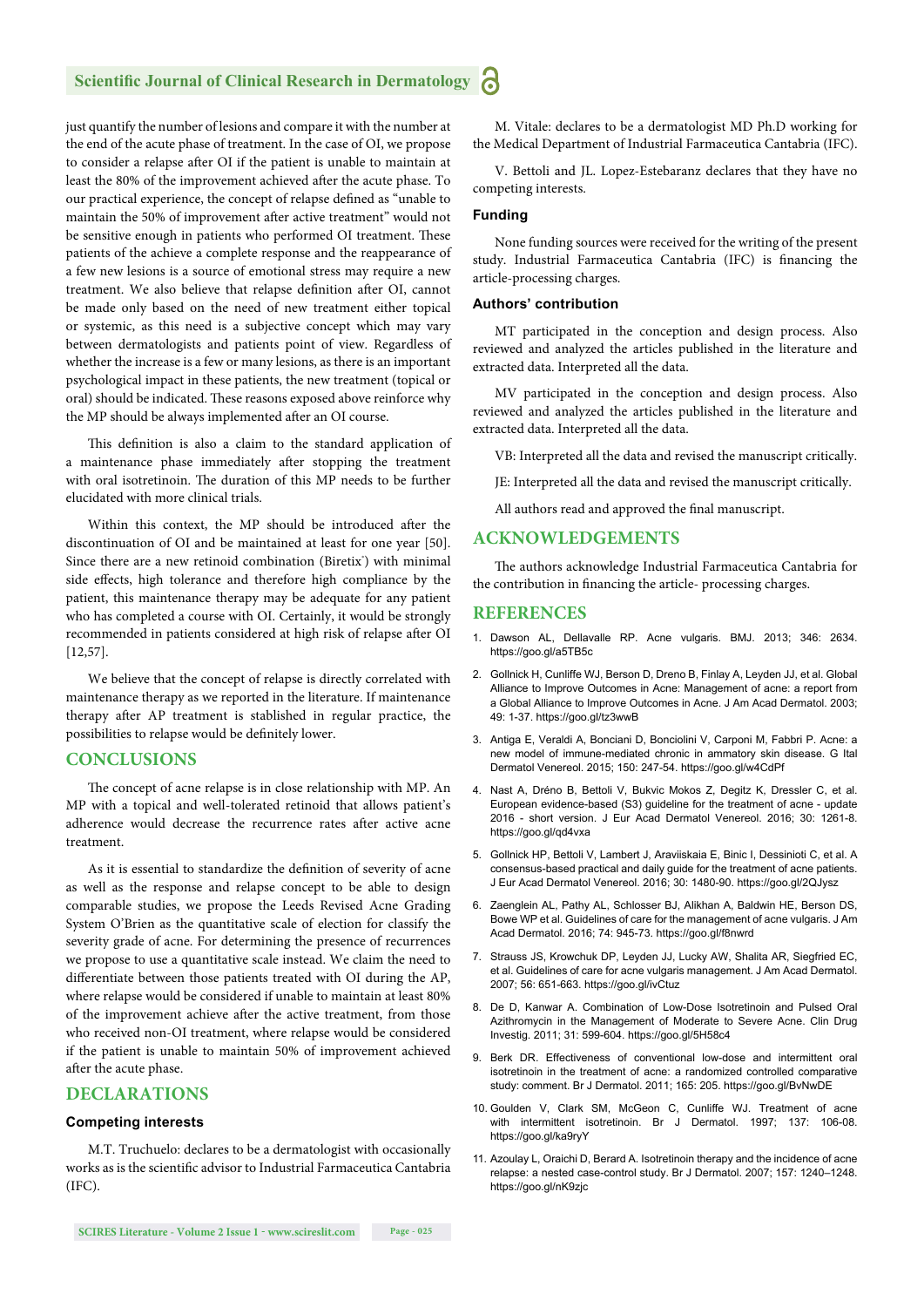#### **Scientific Journal of Clinical Research in Dermatology** a

- 12. Bettoli V, Zauli S, Borghi A, Tonni G, Ricci M, Bertoldi A, Virgili A. Efficacy and safety of a 12-month treatment with a combination of hydroxypinacolone retinoate and retinol glycospheres as maintenance therapy in acne patients after oral isotretinoin. Giornale italiano di dermatologia e Venereologia 2016. Feb.18 PMID: 26889724 (awaiting for publication). https://goo.gl/vKy3sA
- 13. Leyden J, Thiboutot DM, Shalita AR, Webster G, Washenik K, Strober BE, et al. Comparison of tazarotene and minocycline maintenance therapies in acne vulgaris: a multicenter, double-blind, randomized, parallel-group study. Arch Dermatol. 2006; 142: 605–612. https://goo.gl/3JHvGD
- 14. Alirezai M, George SA, Coutts I, Roseeuw DI, Hachem JP, Kerrouche N, et al. Daily treatment with adapalene gel 0.1% maintains initial improvement of acne vulgaris previously treated with oral lymecycline. Eur J Dermatol. 2007; 17: 45–51. https://goo.gl/i7jzUa
- 15. Thiboutot DM, Shalita AR, Yamauchi PS, Dawson C, Kerrouche N, Arsonnaud S, et al. Adapalene gel, 0.1%, as maintenance therapy for acne vulgaris: a randomized, controlled, investigator-blind follow-up of a recent com- bination study. Arch Dermatol. 2006; 142: 597–602. https://goo.gl/a4UQ9g
- 16. Dressler C, Rosumeck S, Nast A. How Much Do We Know about Maintaining Treatment Response after Successful Acne Therapy? Systematic Review on the Efficacy and Safety of Acne Maintenance Therapy. Dermatology. 2016; 232: 371-80. https://goo.gl/BQFUqL
- 17. Gollnick HP, Graupe K, Zaumseil RP. Comparison of combined azelaic acid cream plus oral minocycline with oral isotretinoin in severe acne. Eur J Dermatol. 2001; 11: 538–544. https://goo.gl/TX1XKd
- 18. Oprica C, Emtestam L, Hagströmer L, Nord CE. Clinical and microbiological comparisons of isotretinoin vs. tetracycline in acne vulgaris. Acta Derm Venereol. 2007; 87: 246-54. https://goo.gl/NJjWcj
- 19. Kim Su Youn and Falk R Ochsendorf. New Developments in Acne Treatment: Role of Combination Adapalene-benzoylperoxide. Ther Clin Risk Manag. 2016; 12: 1497–1506. https://goo.gl/J8y95U
- 20. Thiboutot D, Gollnick H, Bettoli V, Dréno B, Kang S, Leyden JJ, et al. Global Alliance to Improve Outcomes in Acne: New insights into the management of acne: an update from the Global Alliance to Improve Outcomes in Acne group. J Am Acad Dermatol. 2009; 6: 1–50. https://goo.gl/So1goQ
- 21. Zane L. Acne maintenance therapy: expanding the role of topical retinoids? Arch Dermatol. 2006; 142: 638–640. https://goo.gl/5on8dG
- 22. Poulin Y, Sanchez NP, Bucko A, Fowler J, Jarratt M, Kempers S, et al. A 6-month maintenance therapy with adapalene-benzoyl peroxide gel prevents relapse and continuously improves efficacy among patients with severe acne vulgaris: results of a randomized controlled trial. Br J Dermatol. 2011; 164: 1376– 1382. https://goo.gl/5Uto1r
- 23. Zhang JZ, Li LF, Tu YT, Zheng J: A successful maintenance approach in inflammatory acne with adapalene gel 0.1% after an initial treat- ment in combination with clindamycin topi- cal solution 1% or after monotherapy with clindamycin topical solution 1%. J Dermatolog Treat. 2004; 15: 372–378. https://goo.gl/vU8Bb7
- 24. Dreno B, Layton A, Zouboulis C, Estebaranz JL, Zalewska-Janowska A, Bagatin E, Zampeli VA, Yutskovskaya Y, Harper JC. Adult female acne: a new paradigm. J Eur Acad Dermatol Venereol. 2013; 27: 1063-1070. https://goo.gl/5gXimc
- 25. Morales Cardona CA, Sánchez Vanegas G. Acne relapse rate and predictors of relapse following treatment with oral isotretinoin. Actas Dermosifiliogr. 2013; 104: 61-6. https://goo.gl/jxnM8Y
- 26. Adityan B, Kumari R, Thappa DM. Scoring systems in acne vulgaris. Indian J Dermatol Venereol Leprol. 2009; 75: 323-6. https://goo.gl/r5m4Ls
- 27. Witkowski JA, Parish LC. The assessment of acne: An evaluation of grading and lesion counting in the measurement of acne. Clin Dermatol. 2004; 22: 394-7. https://goo.gl/bx62Cj
- 28. Lucky AW, Barber BL, Girman CJ, Williams J, Ratterman J, Waldstreicher J. A multirater validation study to assess the reliability of acne lesion counting. J Am Acad Dermatol. 1996; 35: 559-65. https://goo.gl/dSbu33
- 29. Barratt H, Hamilton F, Car J, Lyons C, Layton A, Majeed A. Outcome measures in acne vulgaris: systematic review. Br J Dermatol. 2009; 160: 132–136. https://goo.gl/9n42h1
- 30. Webster G. Mechanism-based treatment of acne vulgaris: the value of combination therapy. J Drugs Dermatol. 2005; 4: 281-8. https://goo.gl/5bMJvn
- 31. Wilson R.G. Office application of a new acne grading system. Cutis. 1980; 25: 62. https://goo.gl/U3XvaF
- 32. Lucchina LC, Kollias N, Gillies R, Phillips SB, Muccini JA, Stiller MJ, et-al. Fluorescence photography in the evaluation of acne. J Am Acad Dermatol. 1996; 35: 58-63. https://goo.gl/j6Afw5
- 33. Rizova E, Kligman A. New photographic techniques for clinical evaluation of acne. J Eur Acad Dermatol Venereol. 2001; 15: 13-8. https://goo.gl/NXCtPt
- 34. Guerra Tapia A, Puig Sanz L, Conejo Mir J, Perez T, Iglesias C, Zsolt I. Feasibility and reliability of the Spanish version of the Leeds Revised Acne Grading Scale. Actas Dermosifiliogr. 2010; 101: 778-84. https://goo.gl/czEEjD
- 35. Guidance for Industry Acne Vulgaris: Developing Drugs for Treatment. 2005 J:\GUIDANC\6499dftcln3.doc. U.S. Department of Health and Human Services Food and Drug Administration Center for Drug Evaluation and Research (CDER) September 2005 Clinical/Medical. https://goo.gl/H2cjJR
- 36. Layton AM, Knaggs H, Taylor J, Cunliffe WJ. Isotretinoin for acne vulgaris-10 years later: a safe and successful treatment. Br J Dermatol. 1993; 129: 292– 296. https://goo.gl/cT8a6u
- 37. Borghi A, Mantovani L, Minghetti S, Giari S, Virgili A, Bettoli V. Lowcumulative dose isotretinoin treatment in mild-to-moderate acne: efficacy in achieving stable remission. J Eur Acad Dermatol Venereol. 2011; 25: 1094-8. https://goo.gl/hZpkT1
- 38. Jones DH, King K, Miller AJ, Cunliffe WJ. A dose-response study of I3 cis-retinoic acid in acne vulgaris. Br J Dermatol. 1983; 108: 333–343. https://goo.gl/WZ9kE5
- 39. Sardana K, Garg VK. Efficacy of low-dose isotretinoin in acne vulgaris Indian J Dermatol Venereol Leprol. 2010; 76: 7-13. https://goo.gl/1FUsv1
- 40. Coloe J, Du H, Morrell DS. Could higher doses of isotretinoin reduce the frequency of treatment failure in patients with acne? J. Am. Acad. Dermatol. 2011; 65: 422-3. https://goo.gl/Cpt1Xp
- 41. Quereux G, Volteau C, N´Guyen Jm. Prospective study of risk factors of relapse after treatment of acne with oral isotretinoin. Dermatology. 2006; 212:168-76. https://goo.gl/EnYHgo
- 42. Strauss JS, Rapini RP, Shalita AR, Konecky E, Pochi PE, Comite H, et al. Isotretinoin therapy for acne: results of a multicenter dose-response study.J Am Acad Dermatol. 1984; 10: 490–496. https://goo.gl/r8YrJo
- 43. Wokalek H, Hennes R, Schell, Vogt HJ. Retinoid Therapy: A Review of Clinical and Laboratory Research. Lancaster, England; MTP Press Limited: 1984. p. 231-239.
- 44. Harms M, Massoye I, Radeff B. The relapses of cystic acne after isotretinoin treatment are age-related: a long-term follow-upstudy. Dermatologica. 1986; 172: 148-53. https://goo.gl/3C8ody
- 45. Cunliffe WJ, Norris JFB. Isotretinoin--an explanation for its long-term benefit. Dermatologica. 1987; 175: 133–137. https://goo.gl/2oyCas
- 46. Stainforth JM, Layton AM, Taylor JP, Cunliffe WJ. Isotretinoin for the treatment of acne vulgaris: which factors may predict the need for more than one course? Br J Dermatol. 1993; 129: 297–301. https://goo.gl/ZorNsv
- 47. White GM, Chen W, Yao J,Wolde Tasadik G. Recurrence rates after the first course of isotretinoin. Arch Dermatol. 1998; 134: 376-378. https://goo.gl/o5PFkB
- 48. Haryati I, Jacinto SS. Profile of acne patients in the Philippines requiring a second course of oral isotretinoin. Int J Dermatol. 2005; 44: 999–1001. https://goo.gl/VWd86z
- 49. Liu A, Yang DJ, Gerhardstein PC, Hsu S. Relapse of Acne Following isotretinoin treatment: a retrospective study of 405 patients. J Drugs Dermatol. 2008; 7: 963-66. https://goo.gl/MksxJ8
- 50. Coloe J, Du H, Morrell DS. Could higher doses of isotretinoin reduce the frequency of treatment failure in patients with acne? J Am Acad Dermatol. 2011; 65: 422-23. https://goo.gl/WuY7we
- 51. Del Roso JQ. Face to Face with Oral Isotretinoin A Closer Look at the Spectrum of Therapeutic Outcomes and Why Some Patients Need Repeated Courses. J Clin Aesthet Dermatol. 2012; 5: 17-24. https://goo.gl/Byn3Jj
- 52. Rademaker M. Isotretinoin: dose, duration and relapse. What does 30 years of usage tell us? Australas J Dermatol. 2013; 54: 157-62. https://goo.gl/gKVFdR